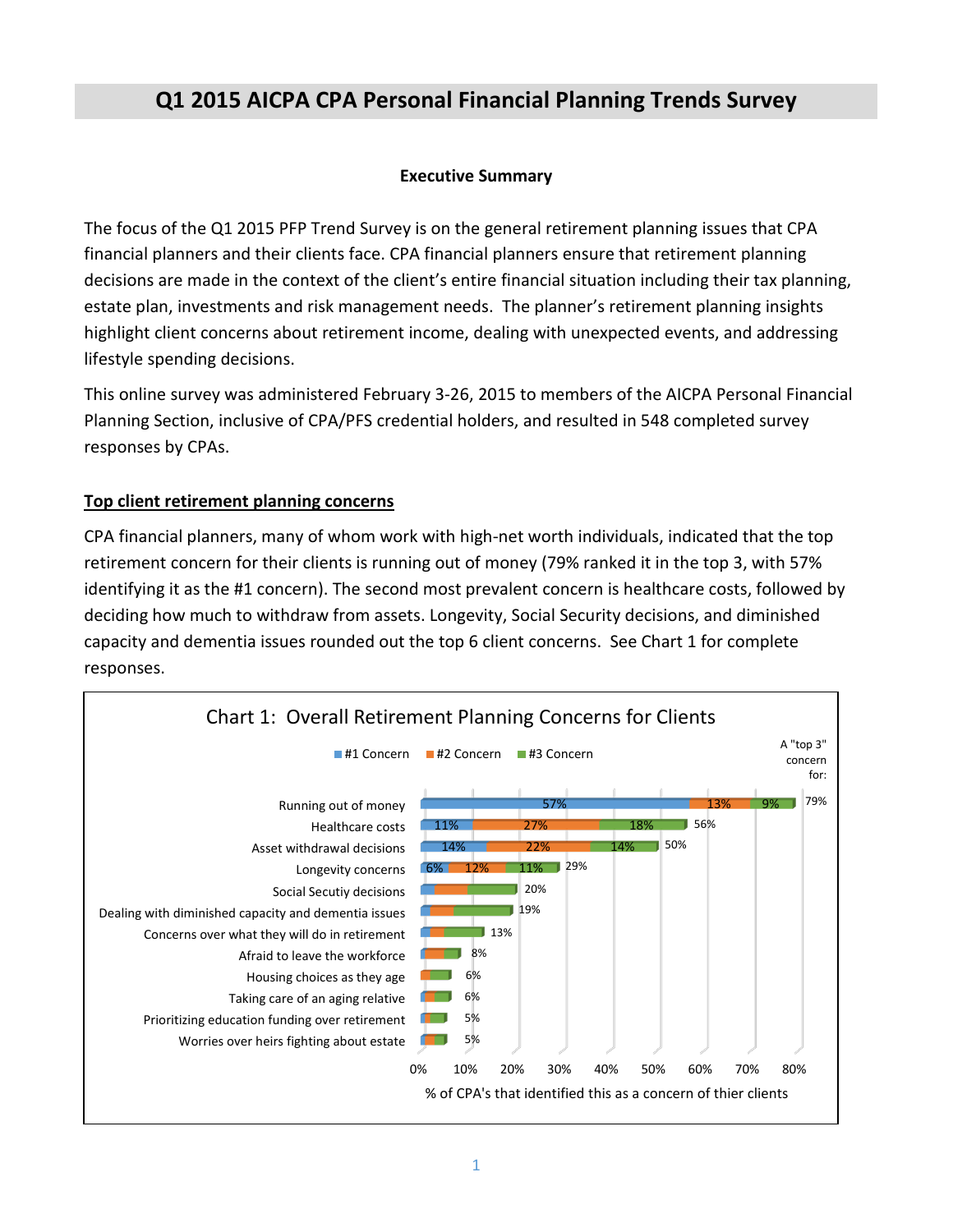#### **Longevity and outliving your money**

As illustrated in Chart 2, 50% of respondents said clients have raised the concern of outliving their money. Survey respondents, however, also indicated that they had similar concerns for only 37% of their clients, indicating that some clients are actually better prepared for retirement than they may perceive and the CPA financial planner's involvement and knowledge of the client's goals and plan is an opportunity to help reduce client stress about outliving their money.



The three items causing the most client stress regarding outliving their money are healthcare costs (76%), market fluctuations (62%), and lifestyle expenses (52%). 47% of the respondents also placed unexpected costs in their choice of the top three factors. See Chart 3 for complete responses.

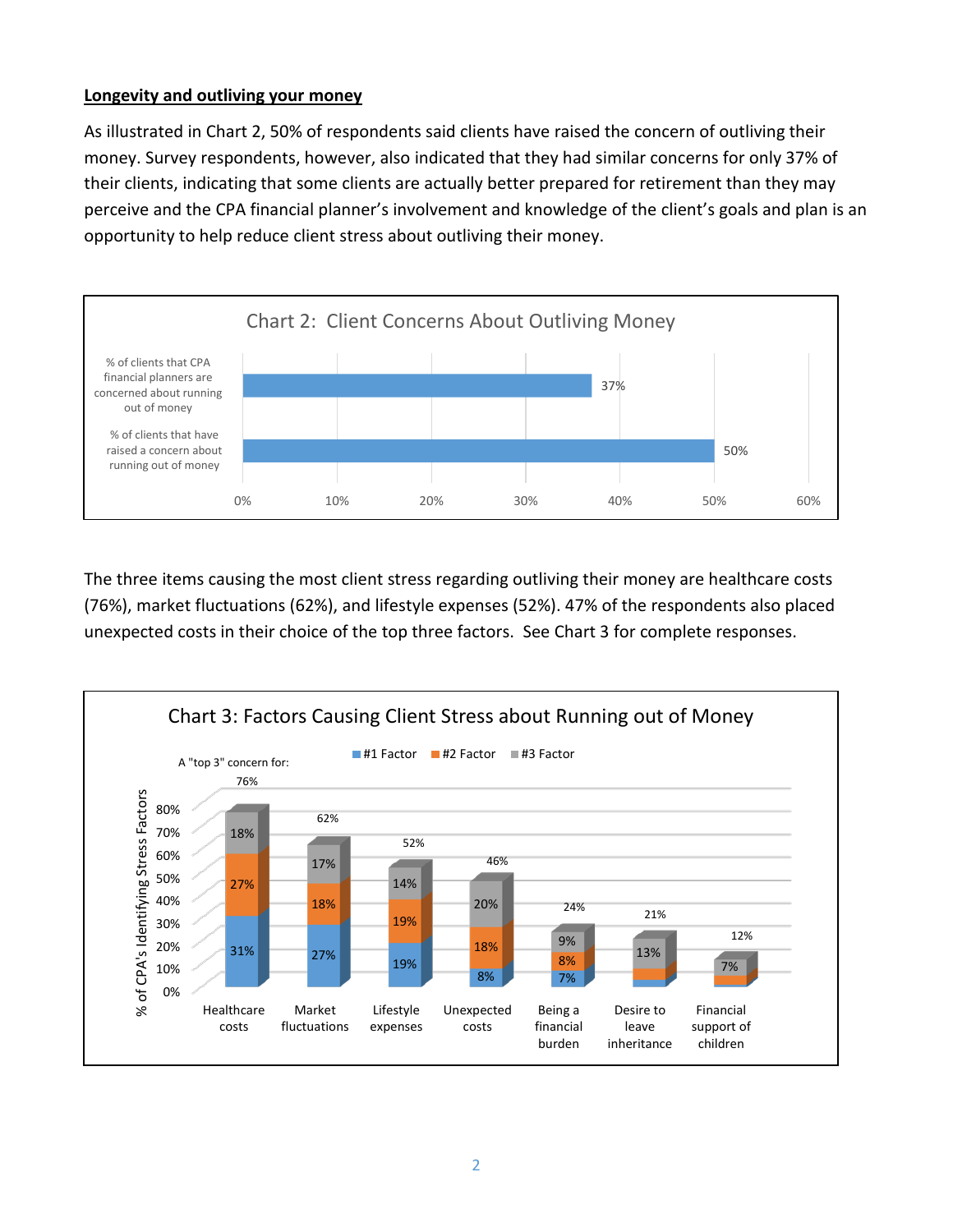## **Unexpected events impacting retirement**

Long-term health care is the largest uncertainty with an average of 42% of CPA financial planners' clients currently experiencing the issue (see Chart 4) and 59% of the respondents reporting increased client impact over the last five years (see Chart 5). 31% of the respondents cited it as the highest stress factor for clients concerned about outliving their money (see Chart 3).

Other issues trending to have a larger impact on retirement include taking care of aging relatives and dealing with diminished capacity and dementia with 29% and 26%, respectively, of respondents' clients currently affected. While about half of the respondents have not seen an increase in these two concerns over the last five years, less than 10% have seen a decrease, indicating that CPAs should continue to monitor and discuss these concerns with their clients.

Job loss and adult children returning home each affect only 18% of the respondents' clients and about half of the respondents indicated no change from five years ago in these areas.



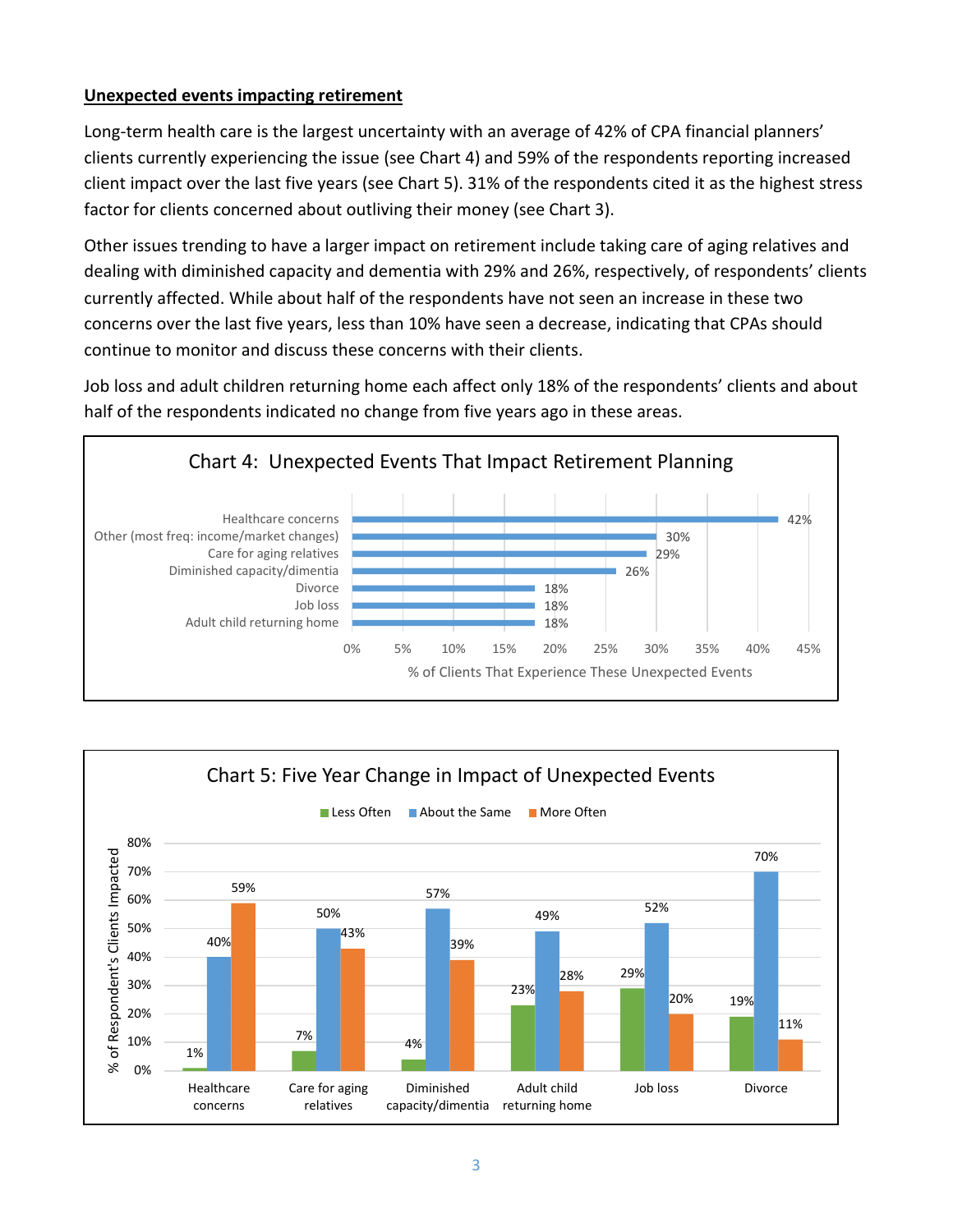# **Addressing diminished capacity during retirement**

Addressing diminished capacity during retirement was identified by 19% of the respondents as at least one of their top three client retirement planning issues (see Chart 1). Respondents reported this issue currently affects 26% of their clients (see Chart 4) and has a greater impact on client planning than it did 5 years ago (see Chart 5). While 55% of respondents say their clients are discussing the issue but unsure of what to do in this area, 34% said clients are either ignoring the issues or just reacting when it arises. See Chart 6 for complete responses.



## **Divorce and gender retirement impact**

In general, while divorce can have an impact, it is not a widespread concern for clients in retirement planning, according to the survey respondents. About 70% of the respondents said that the frequency of divorce as an unexpected event for retirement has not changed in five years (see Chart 5), with about 18% of their client's retirement planning impacted by divorce (see Chart 4).

Chart 7 shows that for divorced clients, gender generally does not seem to distinguish client savings and preparedness for retirement. However, 20% of the respondents indicated that their divorced female clients are likely to be emotionally devastated and, as a result, not discussing retirement planning issues versus only 8% for their male clients. Another survey response which revealed a gender gap indicated that 10% of respondents indicated men are already secure for retirement when coming out of a divorce versus only 5% for women.

When divorced clients do focus on retirement planning, respondents shown in Chart 8 felt their female clients were more likely to actively seek out financial advice (64%), change current spending patterns (47%), remarry for financial security (69%), and seek out a job (50%). Conversely their male clients would be more likely to remarry for companionship (52%). Other areas did not have a clear gender differentiation.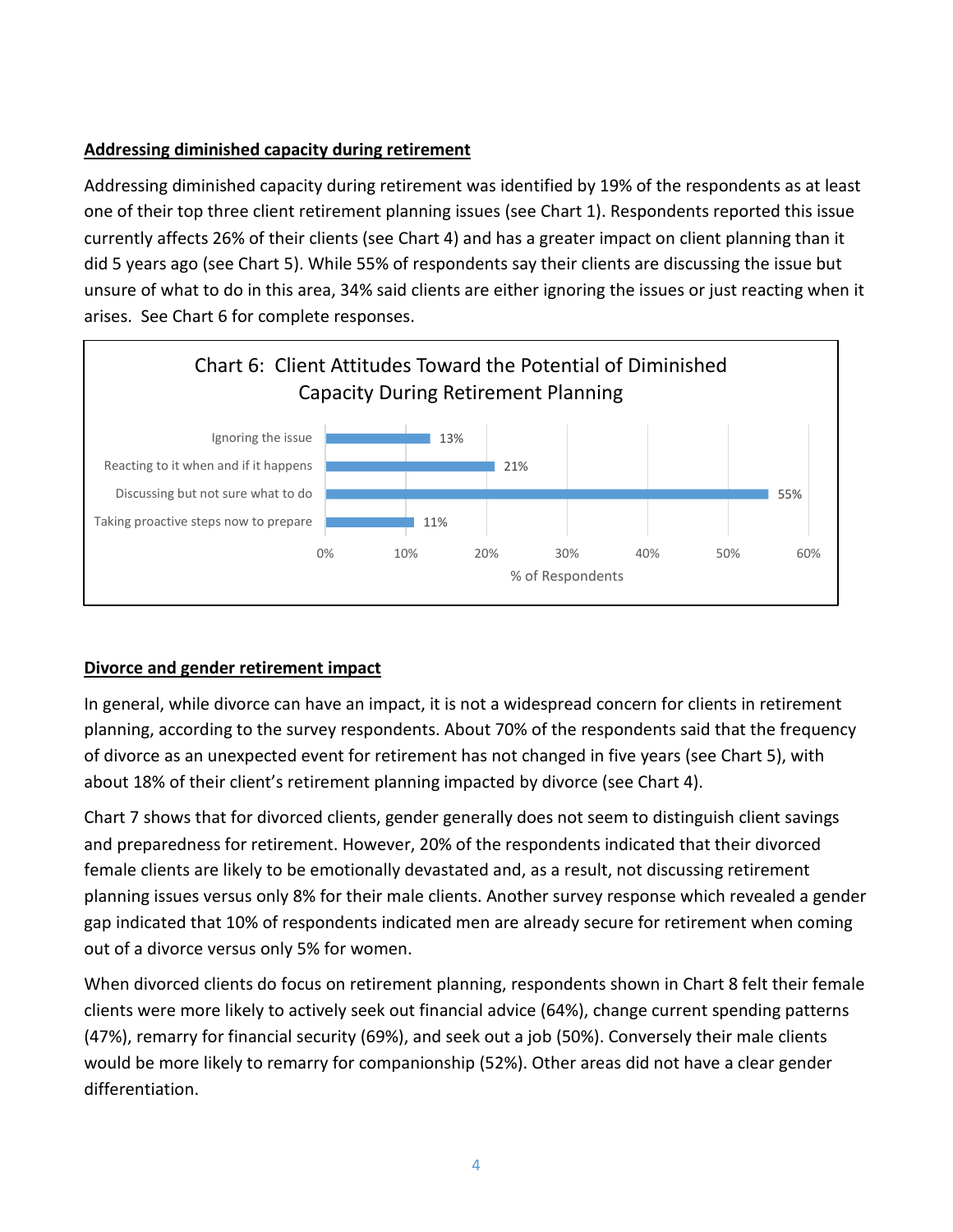

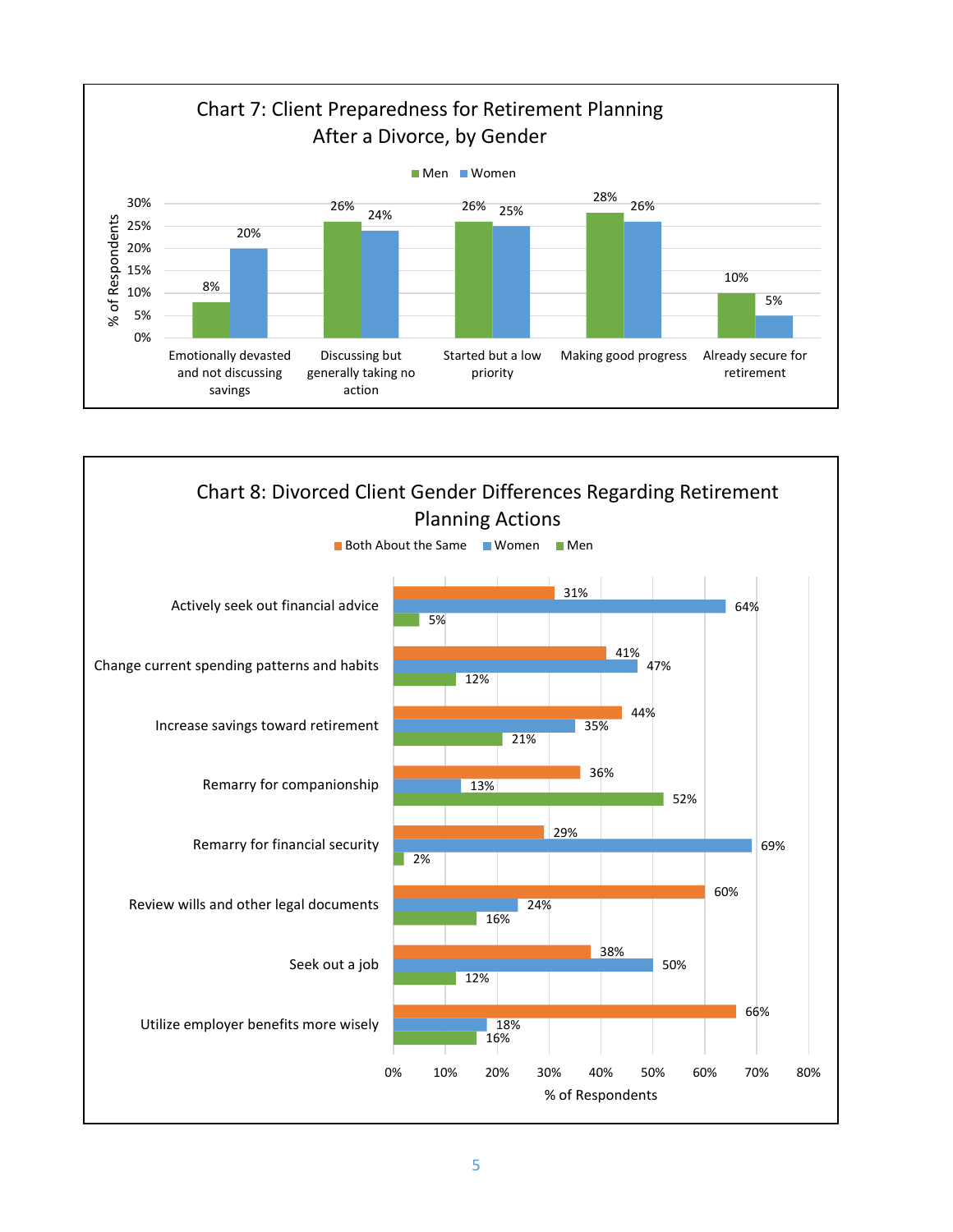## **Annuities and Social Security**

Specific sources of a stable income stream during retirement that address longevity concerns can include annuities and Social Security benefits. As shown in Chart 9, 66% of the respondents said that up to 25% of their clients utilize annuities as an investment or income vehicle for longevity, while19% said that none of their clients use annuities.



Regarding Social Security, 63% of respondents said that 50% or less of their clients had discussed benefit maximization strategies with them. About 25% of respondents' retired clients had taken reduced Social Security benefits at age 62 and only 21% had deferred until age 70, indicating an opportunity for CPAs to discuss these strategies with their clients. See Charts 10 and 11.